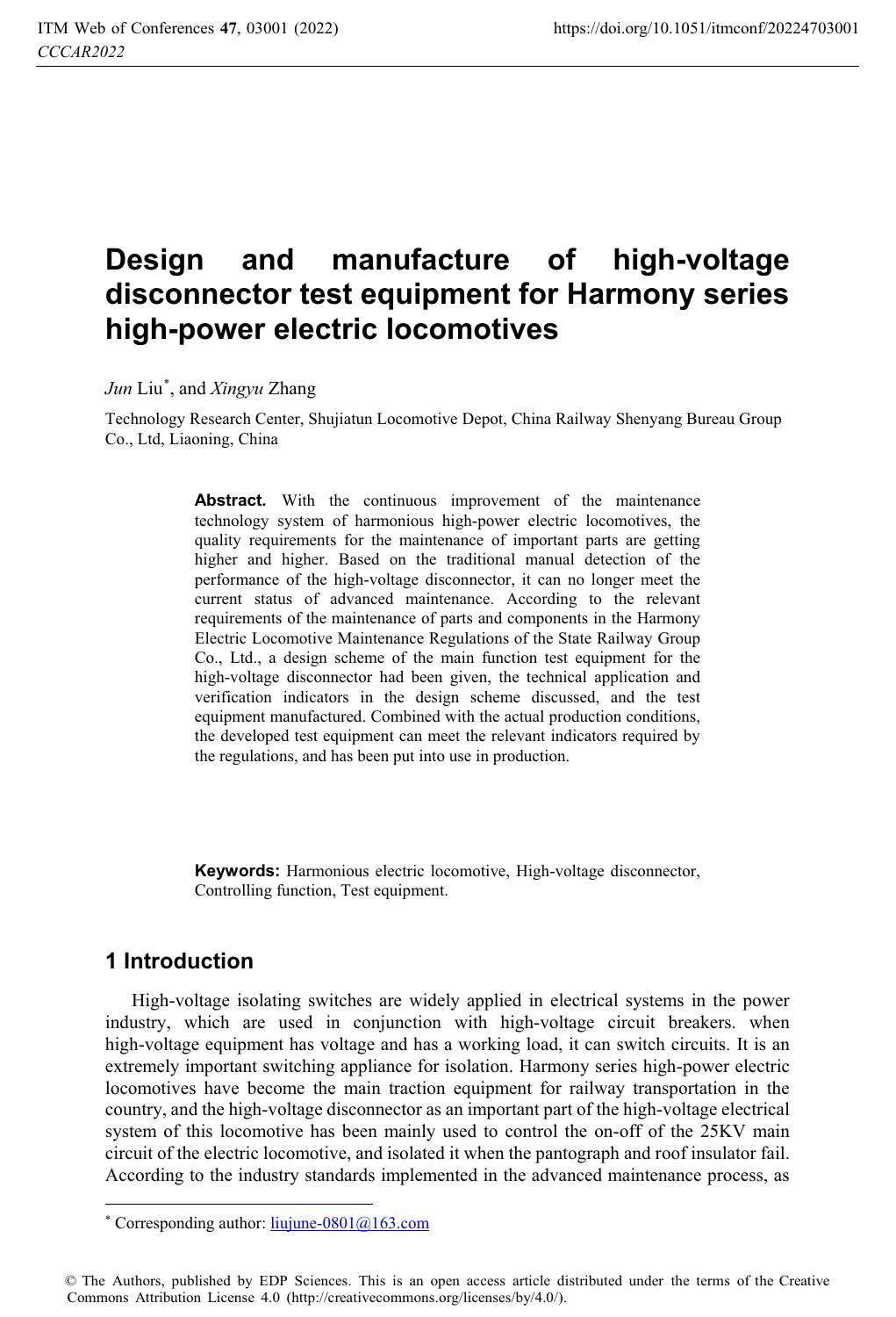PISDP and 2PIS kinds of disconnectors of Harmony series electric locomotives, which are suitable for 50Hz rated frequency, 110V control voltage and 28-30KV rated voltage, a series of problems in the process of maintenance high-voltage isolating switch test equipment has been designed and manufactured.

# **2 Design requirements for high-voltage disconnector test equipment**

#### **2.1 Regulations on maintenance technical regulations of HXD electric locomotives in railway industry of China**

The C5-level repair cycle of the harmony electric locomotives running on trunk line is 1.2.9 billion meter or no more than 6-year. The C6-level repair cycle is 2.2-1.8 billion meter or no more than 12 years. PISDP or 2PIS type high-voltage isolating switches are in good condition and function normally. The main indicators are as follows:

I. It can be closed in place, the dynamic and static contacts are good, and the contact resistance is not greater than  $400\mu\Omega$ ;

II.The contact resistance value of the contacts of electric shock appliances is not greater than the specified value (200 m $\Omega$  if no specified value).

III.The transmission mechanism is flexible and reliable. The solenoid valve, transmission cylinder and air pipeline are not allowed to leak.The solenoid valve and interlocking contacts are in good wiring condition and function.

#### **2.2 Function and performance test**

Ensure that the railway industry standards are implemented during the overhaul of the HXD type electric locomotive high-voltage disconnector, the test process of high-voltage disconnector is generally implemented in the industry.

#### *2.2.1 Logic function detection*

The resistance value measurement test method is adopted. The resistance measured when the main contact and the knife closed lead to the main contact and the knife form a current loop. The normally open contact resistance of the auxiliary contacts A and B of the interlocking contact box and the contact resistance of the main contact are measured; when the main contact is disconnected from the knife, the normally closed contact resistance of the auxiliary contacts A and B of the interlocking contact box are measured. The normally open and closed contact resistance is less than or equal to  $200 \text{mA}$ , and the contact resistance between the main contact and the knife is not more than  $400\mu\Omega$ .

#### *2.2.2 Action performance detection*

Use the switch-open and switch-close test method. Under the three working conditions of standard, low voltage and high voltage, the main contact and the knife are opened and closed for 20 times, and the effective times of the action are detected.

During the standard test, the air pressure is controlled at 540-560 KPA. When the voltage is lower than 540 KPA. The two-position electric-control valve works and the air pipeline started. The air charging solenoid valve in the two-position electric control valve acts to open the compensation pipeline to automatically supply air so that the air pressure rises to 560KPA; When the voltage is higher than 560KPA, the air release solenoid valve in the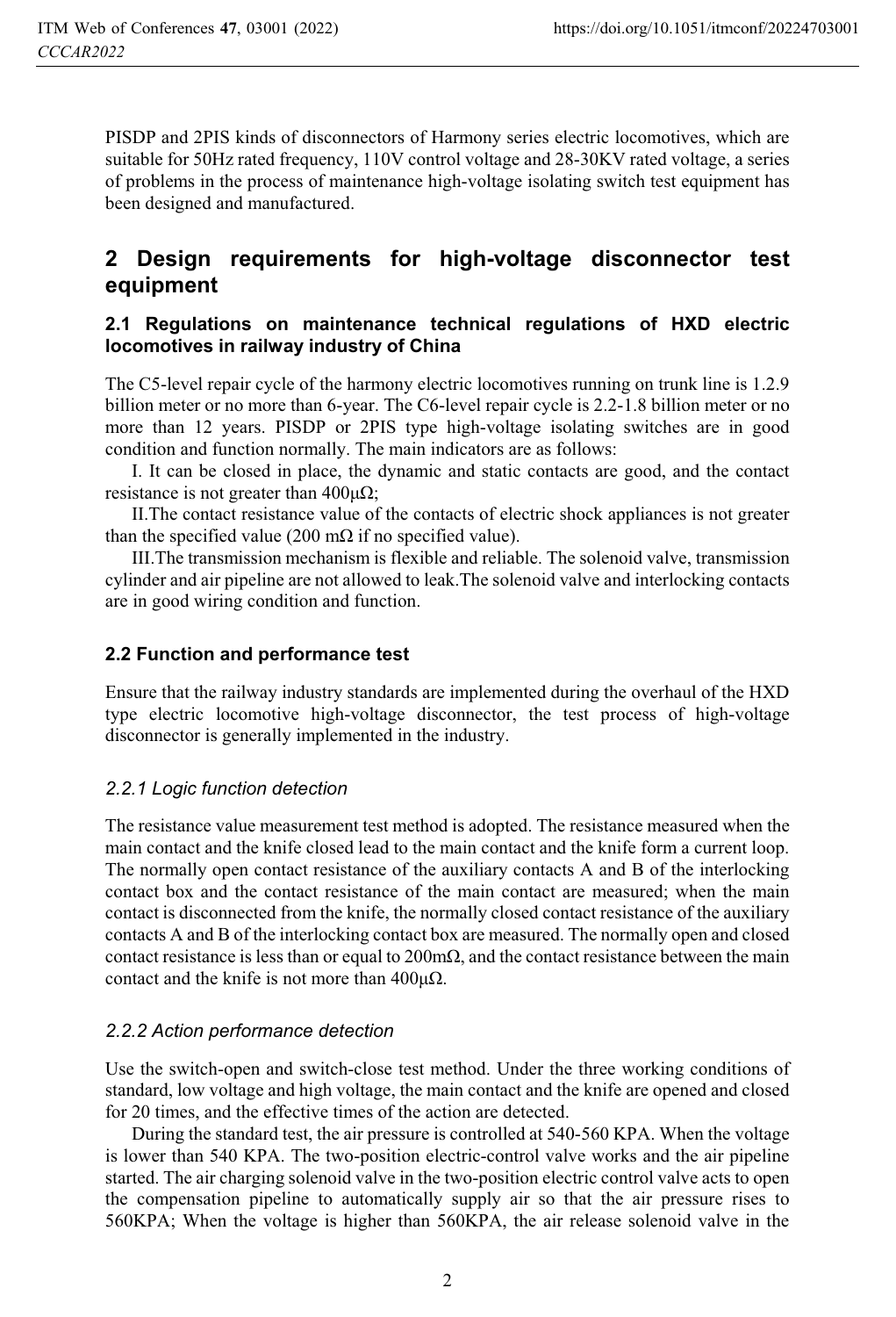two-position electric control valve acts to open the air duct to automatically exhaust air so that the air pressure drops to 560KPA.

During the low-voltage test, the wind pressure is controlled at 340-360KPA.When the voltage is lower than 340KPA. The air charging solenoid valve in the two-position electronic control valve operates, and the compensation pipeline is opened to automatically supplement the air so that the wind pressure reaches 360KPA; When the voltage is higher than 360KPA, the air release solenoid valve in the two-position electric control valve acts to open the air duct to automatically exhaust air so that the air pressure drops to 360KPA.

During the high-voltage test, the wind pressure is controlled at 690-710KPA.When the voltage is lower than 690KPA. The air charging solenoid valve in the two-position electronic control valve operates, and the compensation pipeline is opened to automatically supplement the air so that the wind pressure reaches 710KPA; When the voltage is higher than 710KPA, the air release solenoid valve in the two-position electric control valve acts to open the air duct to automatically exhaust air so that the air pressure drops to 710KPA.

#### *2.2.3 Air tightness test*

The pressure-holding test method is applied. Firstly, the wind pressure at the beginning and ending are measured when the high-voltage isolation switch is closed, then the leakage amount within 1 minute is calculated. If it is less than or equal to the standard, it is qualified. During the pressure-holding test, when the air pressure is less than 580KPA, The air charging solenoid valve in the two-position electric control valve operates to make the air pressure reach 580KPA, then test started. When the wind pressure is high at 580KPA, the air discharging solenoid valve in the two-position electric control valve will act to reduce the wind pressure to 580KPA, then test started.

# **3 Design of high-voltage disconnector test bench**

## **3.1 Target function of the bench**

According to the design requirements of the high-voltage disconnector bench, combined with the actual maintenance operation, the following functions are needed.

I. It has the function of measuring resistance values not greater than 200 m $\Omega$  and 400  $\mu\Omega$ ;

II. Driving the main contact action and counting are must.

III. The function of controlling air pressure is provided;

IV. The judgment functions of test independence, overall control, and test result are to have;

V. The functions of automatically forming records, archiving and printing are possessed.

## **3.2 Functional unit design**

On the whole, four units are designed, which are opening and closing test, pressure holding test, resistance value measurement and test bench state control. Each unit implements the designed experimental function.

## *3.2.1 Opening and closing test unit*

There are three counting sub-units under different working conditions of standard, low pressure and high pressure. Each sub-unit includes standard times, valid times and test results judgment, and independent sub-unit control functions are set. As shown in Figure 1.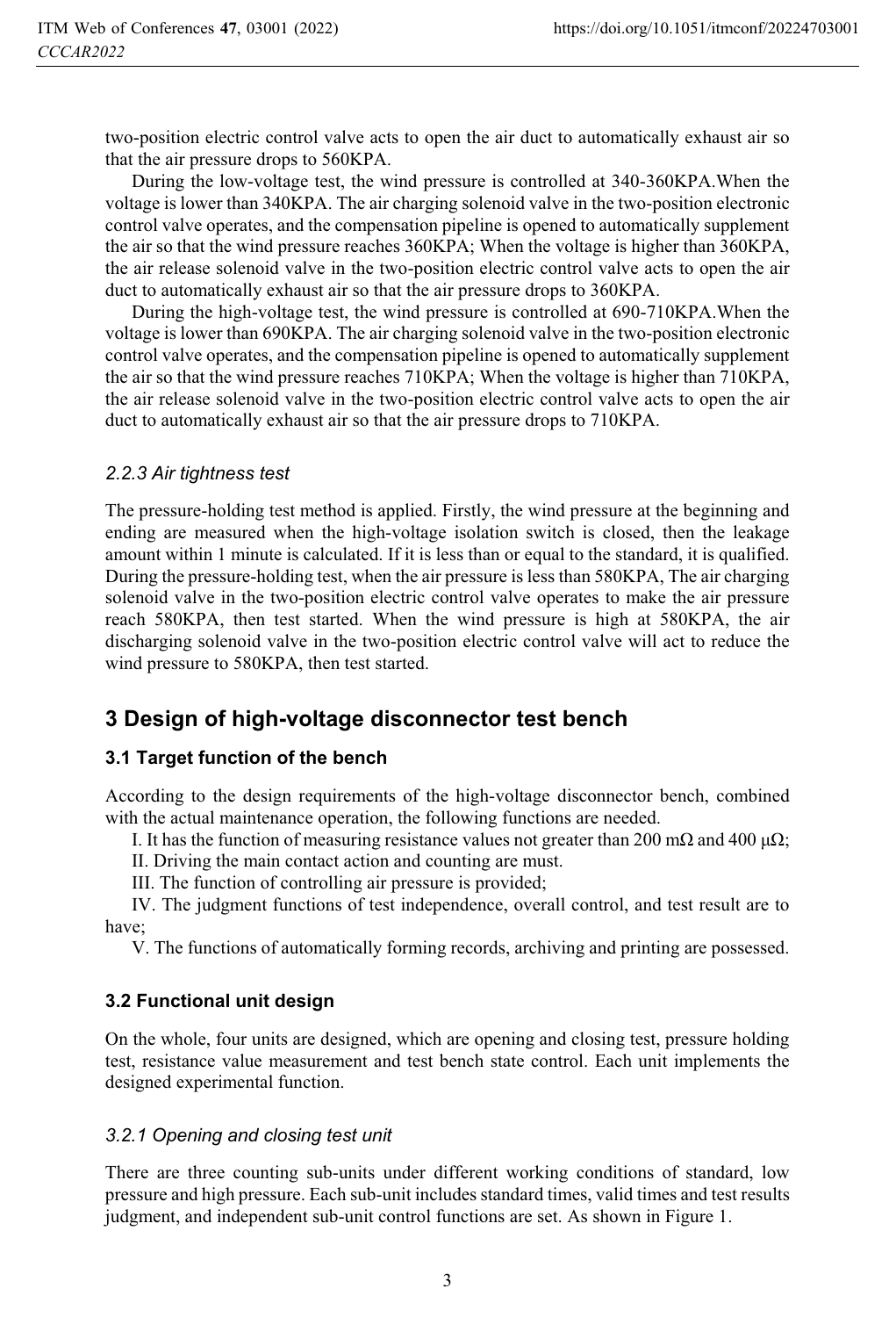

**Fig. 1.** Opening and closing test unit.

## *3.2.2 Pressure holding test unit*

There are two sub-units in the closed and opened state of the main contact and the knife. Each sub-unit includes the control of the starting and ending air pressure and leakage. Given the standard judgment result, an independent sub-unit test control function is set, as shown in Figure 2.



**Fig. 2.** Pressure holding test unit.

## *3.2.3 Resistance measurement unit*

When the main contact and the knife are closed and opened, the open and closed resistance values of the auxiliary contacts A and B, the closed resistance of the main contact, and the independent sub-unit test control function is set, as shown in Figure 3.

## *3.2.4 Test state control unit*

It is divided into three sub-units. The first is the operator information and test conclusion unit; The second is the test bench working status indication and overall control unit; The third is the high-voltage isolation switch status and automatic storage and output unit, as shown in Figure 4.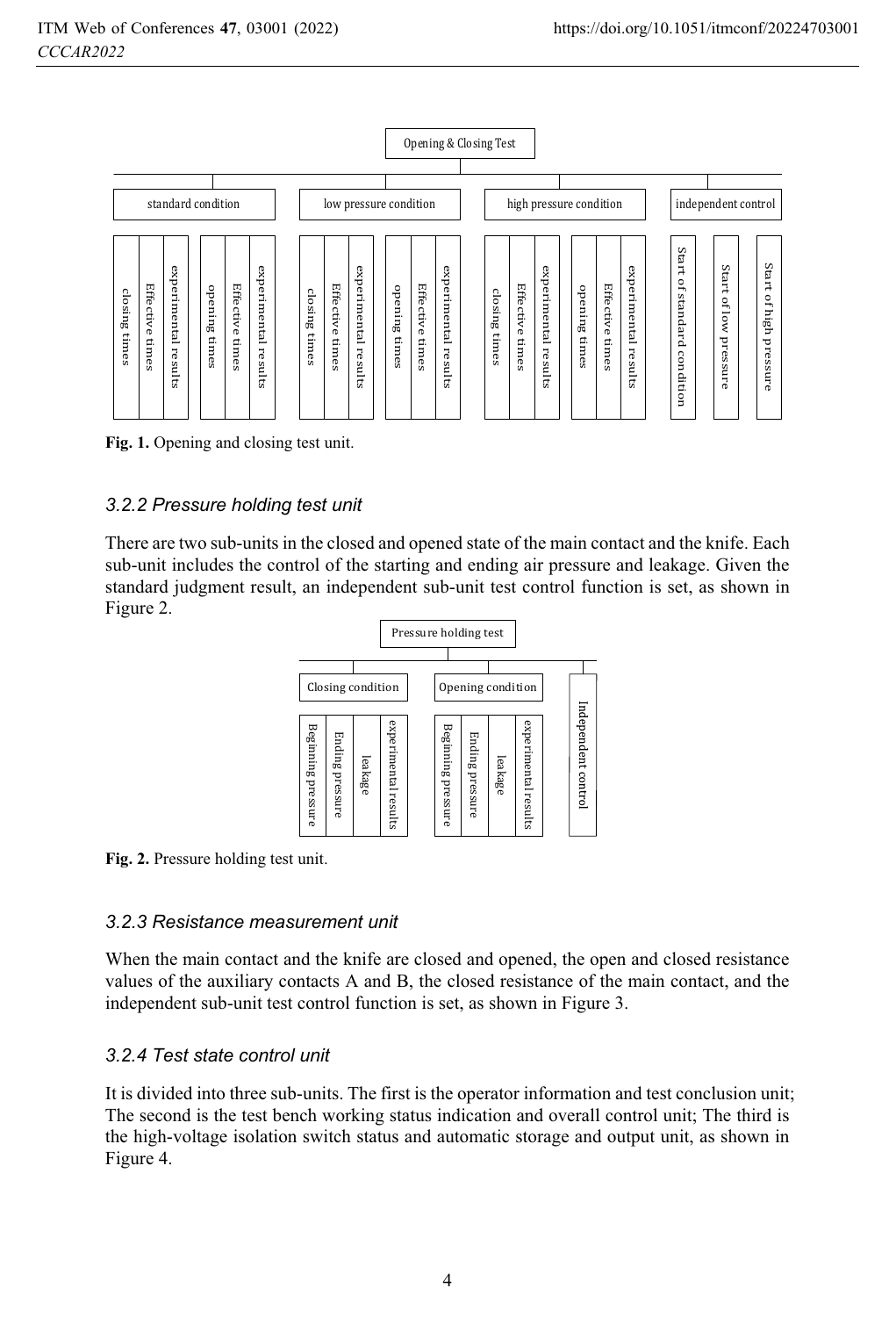

**Fig. 3.** Resistance measurement unit.



**Fig. 4.** Test state control unit.

# **4 Logic control function**

The host computer control event is mainly based on the Kingview host computer software. A data dictionary is established to realize the communication between the host computer function and the workstation PLC. According to the actual function test, 92 variables are defined in five categories: I/O real type, I/O discrete type, memory discrete type, memory real type, and memory string, involving 40 memory variables and 52 I/O variables. Each variable is assigned an ID in the dictionary. Each I/O variable needs to define its own register and communicate with the two PLCs respectively. Among them, 36 parameters communicate with the PLC of station 0, and 16 parameters communicate with the PLC of station 1. The definitions of some main variables are shown in Table 1.

The host computer judges the I/O discrete variables, and the PLC executes the corresponding conversion event program. Each event program includes the measurement of the contact resistance of the auxiliary contact finger, the judgment of the result, the judgment of the opening and closing action, and the pressure leakage, etc. The events and commands for the judgment of the contact resistance measurement result of the auxiliary contact finger are as follows: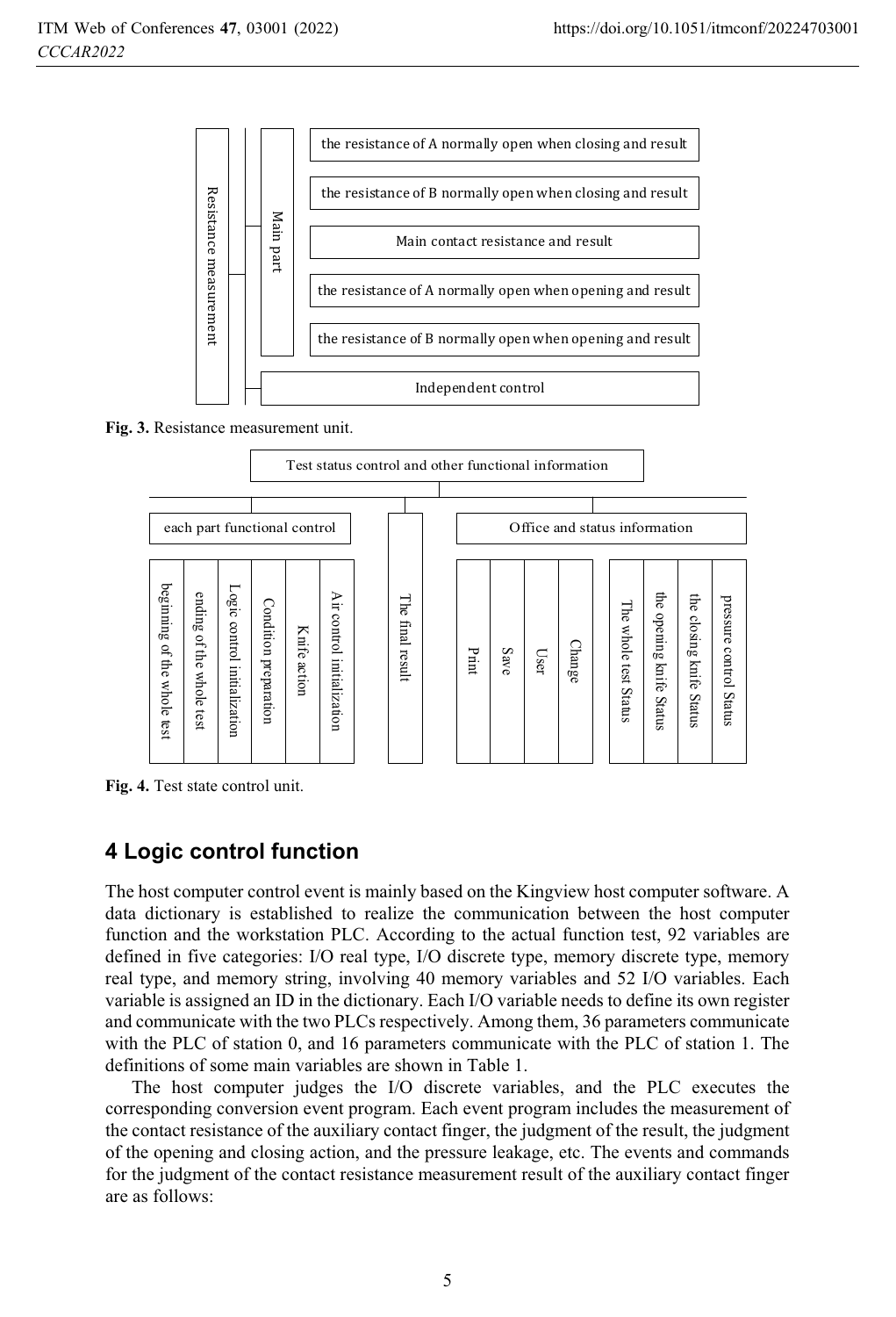| Term          | Variable                                                 | Type               | ID | Connector | Register        |
|---------------|----------------------------------------------------------|--------------------|----|-----------|-----------------|
|               | access rights                                            | Memory real        | 10 |           |                 |
| $\mathcal{L}$ | Resistance measurement control                           | $I/O$ discrete     | 21 | 0 station | Y4              |
| 3             | Air Pressure                                             | $I/O$ real         | 25 | 0 station | D <sub>6</sub>  |
| 4             | reset                                                    | Memory<br>discrete | 34 |           |                 |
| 5             | High-voltage time-sharing effective<br>times             | $I/O$ real         | 49 | 0 station | D11             |
| 6             | Closed count measurement                                 | I/O discrete       | 54 | 1 station | M <sub>31</sub> |
| 7             | Leak on Close                                            | Memory real        | 72 |           |                 |
| 8             | Main Contact Resistance<br><b>Measurement Conclusion</b> | Memory<br>string   | 82 |           |                 |
| 9             | Holding pressure test flashing                           | I/O discrete       | 86 | 0 station | M64             |
| 10            | A Normally Closed Memory When<br>Separated               | Memory real        | 90 |           |                 |

**Table 1.** Parts of main variable definition in communication control.

 $\setminus \$  this site Measure contact resistance button==1

 $\forall$  this site\resistance measurement control OY=0;

 $\h$  this site measure=0;

 $\setminus$  this site stop=1:

 $\hbox{this site}\simeq=0;$ 

if (\\this site\A normally closed resistance measurement <200 when it is separated)

 ${\,\{\}$  is site A normally closed conclusion = "qualified" when separated; {

else {\\this site\A normally closed when separated conclusion="unqualified";}

The execution control unit is mainly two PLC joint control relay groups of No. 0 station and No. 1 station. The set I/O real and I/O discrete variables are mapped to the registers respectively, and the execution program is set inside the workstation. By receiving the communication instructions of the upper computer, the two workstations execute the actions specified in the design scheme to realize the corresponding functions.

# **5 Equipment fabrication and testing**

#### **5.1 Equipment manufacturing**

According to the equipment structure design, the components of the air circuit structure, the components of the electric control structure and the peripheral components are assembled to form the entire equipment. The interior of the equipment is shown in Figure 5.

#### **5.2 Equipment test**

After the overall assembly of the high-voltage isolating switch test equipment of the harmonious high-power locomotive completed, the overall test is carried out. From the completion of the equipment production and the field test, the cumulative operation is nearly 1500h, and all functions can be completed according to the target. Through the test, it is confirmed that the performance and reliability of the whole machine have reached the design goals.